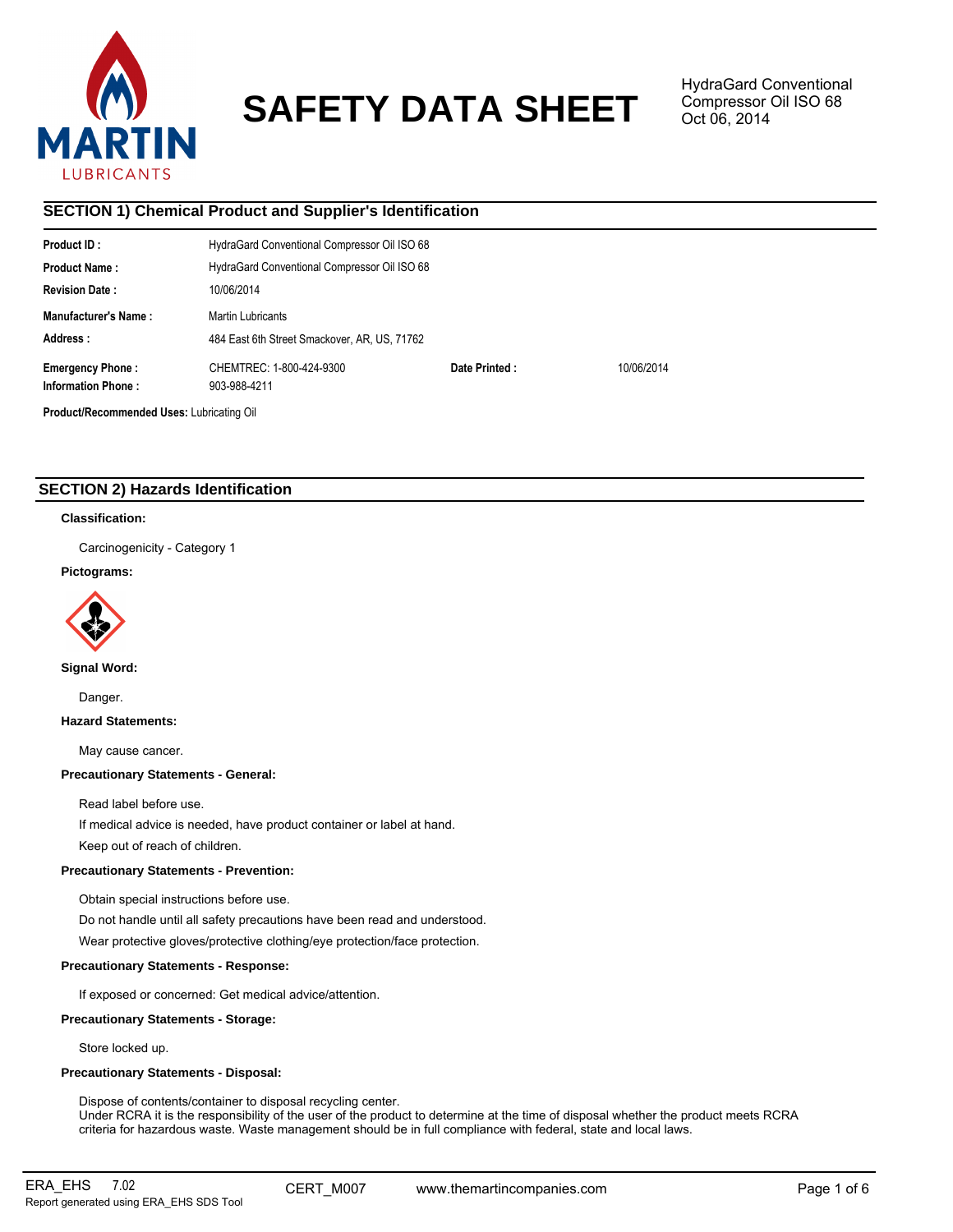| <b>SECTION 3) Composition / Information on Ingredients</b> |                                                                                |                |  |  |  |
|------------------------------------------------------------|--------------------------------------------------------------------------------|----------------|--|--|--|
| CAS                                                        | <b>Chemical Name</b>                                                           | % by Weight    |  |  |  |
| 0064742-65-0                                               | MINERAL OIL, PETROLEUM DISTILLATES, SOLVENT-DEWAXED HEAVY<br><b>PARAFFINIC</b> | $80\% - 100\%$ |  |  |  |
| 0064742-54-7                                               | MINERAL OIL, PETROLEUM DISTILLATES, HYDROTREATED (MILD) HEAVY<br>PARAFFINIC    | $3\% - 6\%$    |  |  |  |

# **SECTION 4) First-aid Measures**

#### **Inhalation:**

Remove source of exposure or move person to fresh air and keep comfortable for breathing. Get medical advice/attention if you feel unwell or are concerned.

If exposed or concerned: Get medical attention.

# **Eye Contact:**

If irritation occurs, cautiously rinse eyes with lukewarm, gently flowing water for 15-20 minutes, while holding the eyelids open. If eye irritation persists: Get medical advice/attention. If material is hot, treat for thermal burns and take victim to hospital immediately.

#### **Skin Contact:**

Rinse/wash with lukewarm, gently flowing water and mild soap for 5 minutes or until product is removed. If skin irritation occurs or you feel unwell: Get medical advice/attention. If material is hot, submerge injured area in cold water.

If exposed or concerned: Get medical advice/attention.

#### **Ingestion:**

Immediately call a POISON CENTER/doctor. Do NOT induce vomiting. If vomiting occurs naturally, lie on your side, in the recovery position.

# **SECTION 5) Fire-fighting Measures**

#### **Suitable Extinguishing Media:**

Dry chemical, foam, carbon dioxide water spray or fog is recommended. Water spray is recommended to cool or protect exposed materials or structures. Carbon dioxide can displace oxygen. Use caution when applying carbon dioxide in confined spaces. Simultaneous use of foam and water on the same surface is to be avoided as water destroys the foam. Sand or earth may be used for small fires only.

## **Unsuitable Extinguishing Media:**

Water may be ineffective but can be used to cool containers exposed to heat or flame.

#### **Specific Hazards in Case of Fire:**

Hazardous combustion products may include: A complex mixture of airborne solid and liquid particulates and gases (smoke), carbon monoxide, unidentified organic and inorganic compounds.

Oxides of C, Ca, P, S, and N. Additional byproducts include hydrogen sulfide, alkyl mercaptan and other sulfides.

Dense smoke may be generated while burning. Toxic fumes, gases or vapors may evolve on burning. Heavy flammable vapors may settle along ground level and low spots to create an invisible fire hazard. The vapors may extend to sources of ignition and flash back.

#### **Fire-fighting Procedures:**

Isolate immediate hazard area and keep unauthorized personnel out. Stop spill/release if it can be done safely. Move undamaged containers from immediate hazard area if it can be done safely. Water spray may be useful in minimizing or dispersing vapors and to protect personnel.

Dispose of fire debris and contaminated extinguishing water in accordance with official regulations.

#### **Special Fire-fighting Procedures:**

Caution should be exercised when using water or foam as frothing may occur, especially if sprayed into containers of hot, burning liquid.

#### **Special protective actions:**

Wear protective pressure self-contained breathing apparatus (SCBA) and full turnout gear.

# **SECTION 6) Accidental Release Measures**

#### **Emergency Procedure:**

Immediately turn off or isolate any source of ignition. Keep unnecessary people away; isolate hazard area and deny entry. Do not touch or walk through spilled material. Clean up immediately. Prevent from spreading by making a barrier with sand, earth or other containment material. Collect with absorbent, non-combustible material into suitable containers. Transfer to a container for disposal. Large spills, once contained, may be picked up using explosion proof, non sparking vacuum pumps, shovels, or buckets, and disposed of in suitable containers for disposal. Local authorities should be advised if significant spillages cannot be contained.

Spill procedures (water): Remove from surface by skimming or with suitable adsorbents. If a large spill occurs notify appropriate authorities.

If spilled material is cleaned up using a regulated solvent, the resulting waste mixture may be regulated.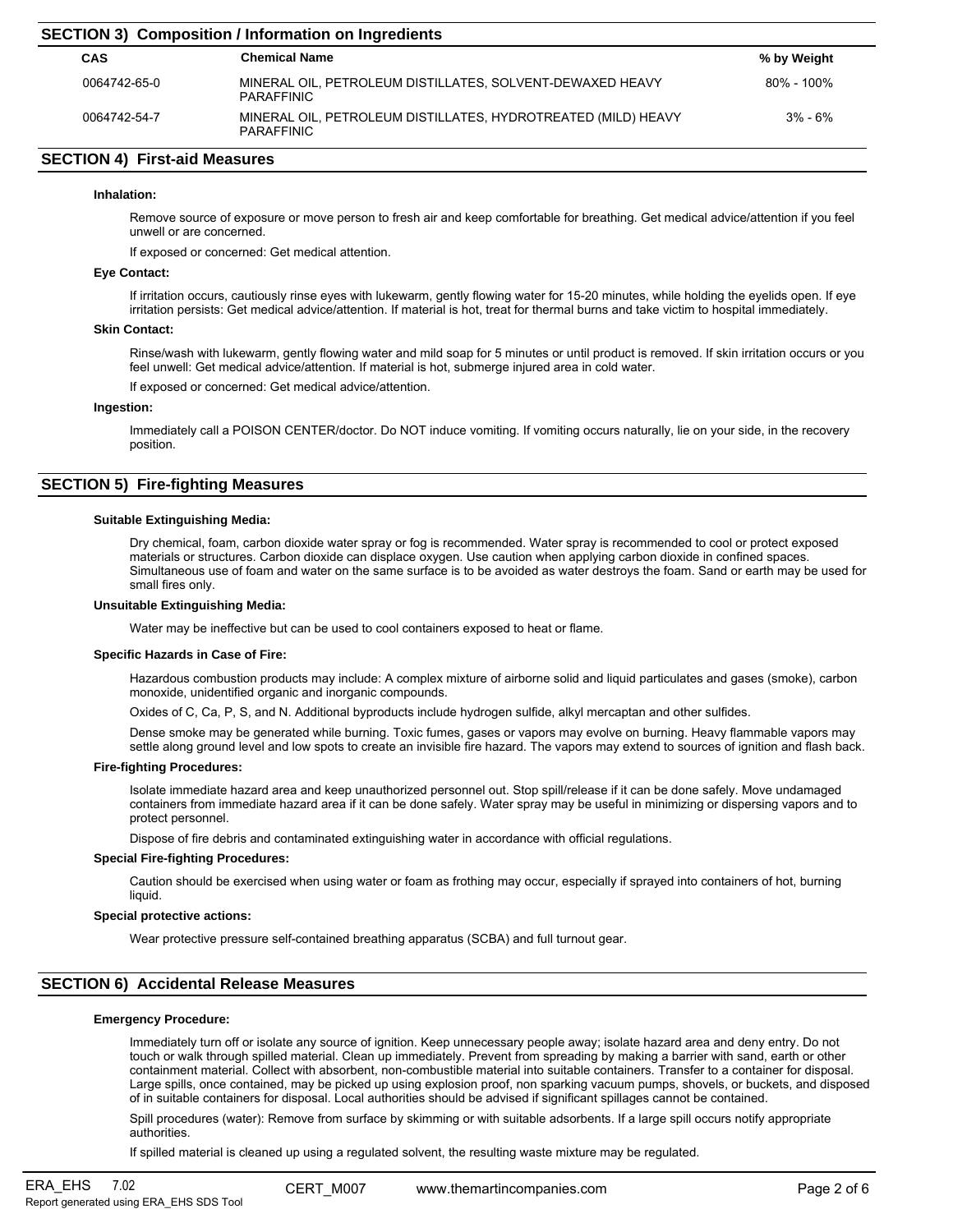#### **Recommended equipment:**

Positive pressure, full-facepiece self-contained breathing apparatus (SCBA), or positive pressure supplied air respirator with escape SCBA (NIOSH approved).

#### **Personal Precautions:**

Avoid breathing vapor. Avoid contact with skin,eye or clothing. Do not touch damaged containers or spilled materials unless wearing appropriate protective clothing.

#### **Environmental Precautions:**

Stop spill/release if it can be done safely. Prevent spilled material from entering sewers, storm drains, other unauthorized drainage systems and natural waterways by using sand, earth, or other appropriate barriers.

# **SECTION 7) Handling and Storage**

#### **General:**

Wash hands after use. Do not get in eyes, on skin or on clothing. Do not breathe vapors or mists. Use good personal hygiene practices. Eating, drinking and smoking in work areas is prohibited. Remove contaminated clothing and protective equipment before entering eating areas. **Ventilation Requirements:**

Use only with adequate ventilation to control air contaminants to their exposure limits. The use of local ventilation is recommended to control emissions near the source.

#### **Storage Room Requirements:**

Keep container(s) tightly closed and properly labeled. Store in cool, dry, well-ventilated areas away from heat, direct sunlight and strong oxidizers. Store in approved containers and protect against physical damage. Keep containers securely sealed when not in use. Indoor storage should meet OSHA standards and appropriate fire codes. Containers that have been opened must be carefully resealed to prevent leakage. Empty container retain residue and may be dangerous.

# **SECTION 8) Exposure Controls/Personal Protection**

#### **Eye protection:**

Chemical goggles, safety glasses with side shields or vented/splash proof goggles. Contact lenses may absorb irritants. Particles may adhere to lenses and cause corneal damage.

#### **Respiratory protection:**

If engineering controls do not maintain airborne concentrations to a level which is adequate to protect worker, a respiratory protection program that meets or is equivalent to OSHA 29 CFR 1910.134 and ANSI Z88.2 should be followed. Check with respiratory protective equipment suppliers. Where air-filtering respirators are suitable, select an appropriate combination of mask and filter. Select a filter suitable for combined particulate/organic gases and vapours.

#### **Skin protection:**

Use of gloves approved to relevant standards made from the following materials may provide suitable chemical protection: PVC, neoprene or nitrile rubber gloves. Suitability and durability of a glove is dependent on usage, e.g. frequency and duration of contact, chemical resistance of glove material, glove thickness, dexterity. Always seek advice from glove suppliers. Contaminated gloves should be replaced. Chemical-resistant clothing is recommended to avoid prolonged contact. Avoid unnecessary skin contact.

Use of an apron and over-boots of chemically impervious materials such as neoprene or nitrile rubber is recommended to avoid skin sensitization. If handling hot material use insulated protective equipment.

| <b>Chemical Name</b>                                         | OSHA<br>TWA<br>(ppm) | <b>OSHA</b><br>TWA<br>(mg/m3) | <b>OSHA</b><br><b>STEL</b><br>(ppm) | OSHA<br><b>STEL</b><br>(mg/m3) | OSHA-<br>Tables-<br>Z1,2,3 | <b>OSHA</b><br>Carcinogen | OSHA<br><b>Skin</b><br>designation | <b>NIOSH</b><br><b>TWA</b><br>(ppm) | <b>NIOSH</b><br><b>TWA</b><br>(mg/m3) | <b>NIOSH</b><br><b>STEL</b><br>(ppm) | <b>NIOSH</b><br><b>STEL</b><br>(mg/m3) | <b>NIOSH</b><br>Carcinogen |
|--------------------------------------------------------------|----------------------|-------------------------------|-------------------------------------|--------------------------------|----------------------------|---------------------------|------------------------------------|-------------------------------------|---------------------------------------|--------------------------------------|----------------------------------------|----------------------------|
| DEWAXED HEAVY<br>PARAFFINIC<br><b>MINERAL OIL</b>            | 500                  | 2000                          |                                     |                                |                            |                           |                                    |                                     |                                       |                                      |                                        |                            |
| Distillates (petroleum),<br>hydrotreated heavy<br>paraffinic | 500                  | 2000                          |                                     |                                |                            |                           |                                    |                                     |                                       |                                      |                                        |                            |

| Chemical Name                                                | <b>ACGIH</b><br>TWA<br>(ppm) | <b>ACGIH</b><br>TWA<br>(mg/m3) | <b>ACGIH</b><br><b>STEL</b><br>(ppm) | <b>ACGIH</b><br><b>STEL</b><br>(mg/m3) | <b>ACGIH</b><br>Carcinogen | <b>ACGIH</b><br><b>Notations</b> | <b>ACGIH</b><br><b>TLV Basis</b> |
|--------------------------------------------------------------|------------------------------|--------------------------------|--------------------------------------|----------------------------------------|----------------------------|----------------------------------|----------------------------------|
| DEWAXED HEAVY<br>PARAFFINIC<br>MINERAL OIL                   |                              |                                |                                      |                                        |                            |                                  |                                  |
| Distillates (petroleum),<br>hydrotreated heavy<br>paraffinic |                              |                                |                                      |                                        |                            |                                  |                                  |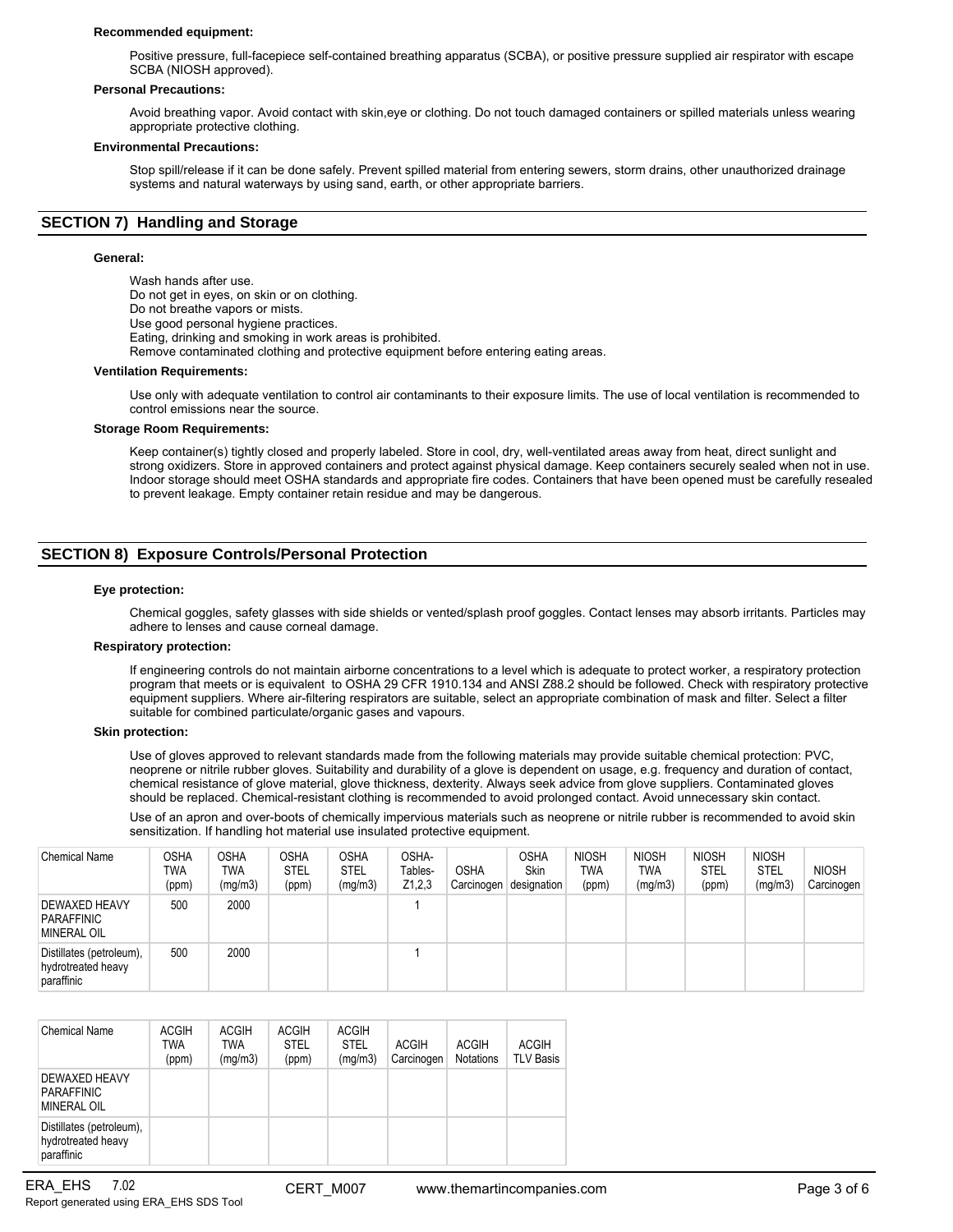# **Physical Properties**

| Density [lb/gal]          | 7.344                                          |
|---------------------------|------------------------------------------------|
| % Solids By Weight        | 95.000%                                        |
| Density VOC               | 0.350                                          |
| % VOC                     | 4.762%                                         |
| VOC Actual [lb/gal]       | 0.350                                          |
| VOC Actual [g/l]          | 41.906                                         |
| Specific Gravity          | 0.880                                          |
| VOC Regulatory [lb/gal]   | 0.350                                          |
| VOC Regulatory [g/l]      | 41.906                                         |
| Appearance                | Amber, clear fluid                             |
| Odor Threshold            | N.A.                                           |
| Odor Description          | Mild petroleum hydrocarbon odor                |
| pH                        | N.A.                                           |
| Water Solubility          | Negligible in water                            |
| Flammability              | Flash Point at or above 200 °F                 |
| Flash Point Symbol        | N.A.                                           |
| Flash Point               | 464 °F                                         |
| Viscosity                 | 69.39 cSt at 104°F                             |
| Lower Explosion Level     | N.A.                                           |
| Upper Explosion Level     | N.A.                                           |
| Vapor Pressure            | Negligible at STP                              |
| Vapor Density             | >1 at STP                                      |
| Freezing Point            | N.A.                                           |
| <b>Melting Point</b>      | N.A.                                           |
| Low Boiling Point         | Not determined. Expected to be > 260°C (500°F) |
| <b>High Boiling Point</b> | N.A.                                           |
| Auto Ignition Temp        | N.A.                                           |
| Decomposition Pt          | N.A.                                           |
| <b>Evaporation Rate</b>   | Negligible at STP                              |
| Coefficient Water/Oil     | N.A.                                           |

# **SECTION 10) Stability and Reactivity**

# **Stability:**

Material is stable at room temperature and pressure.

#### **Hazardous Polymerization:**

Will not occur.

## **Incompatible Materials:**

Avoid contact with acids and oxidizing materials.

## **Conditions to Avoid:**

Avoid direct sunlight, extremes of temperatures and contact with incompatible materials.

Avoid high temperatures and product contamination.

# **Hazardous Decomposition Products:**

Smoke, carbon monoxide and dioxide and other aldehydes of incomplete combustion. Oxides of C, Ca, P, S, and N. Hydrogen sulfide and alkyl mercaptans and other sulfides may be released.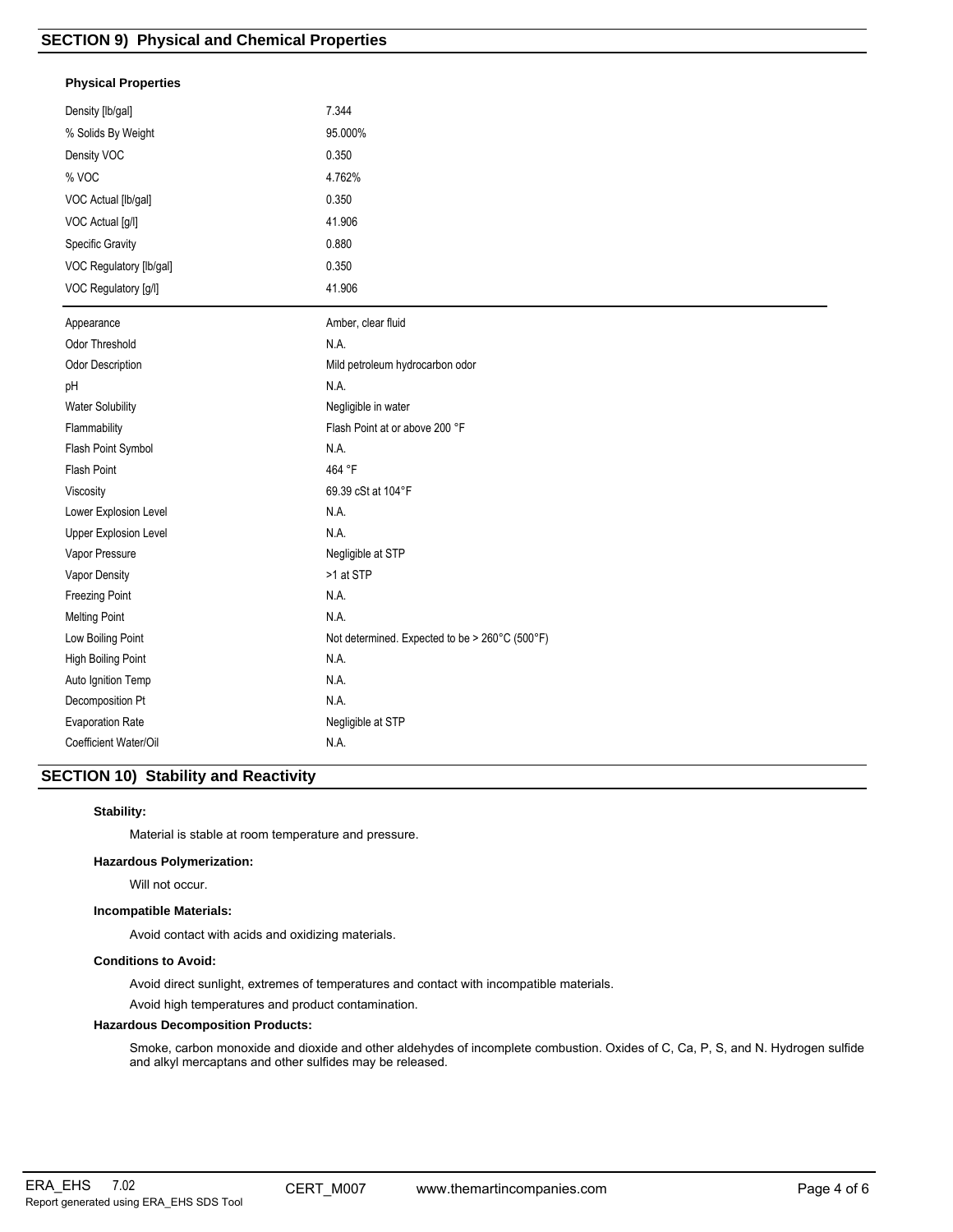## **Carcinogenicity:**

May cause cancer.

## **Reproductive Toxicity:**

No data available.

## **Germ Cell Mutagenicity:**

No data available.

## **Skin Corrosion/Irritation:**

No data available.

## **Aspiration Hazard:**

Aspiration into the lungs when swallowed or vomited may cause chemical pneumonitis which can be fatal.

# **Specific Target Organ Toxicity - Single Exposure:**

No data available.

## **Specific Target Organ Toxicity - Repeated Exposure:**

No data available.

## **Serious Eye Damage/Irritation:**

No data available.

## **Respiratory or Skin Sensitization:**

Prolonged or repeated contact may make skin more sensitive to other skin sensitizers.

## **Acute Toxicity:**

If inhalation : Overexposure by inhalation of hot material may cause nonspecific discomfort, such as nausea, headache or weakness. Caution should be taken to prevent forming aerosol or misting of this product without proper respiratory protection.

# 0064742-65-0 MINERAL OIL, PETROLEUM DISTILLATES, SOLVENT-DEWAXED HEAVY PARAFFINIC

LD50 (Rodent - rat, Oral) : >5000 mg/kg, Toxic effects : Details of toxic effects not reported other than lethal dose value. LD50 (Rodent - rabbit, Administration onto the skin) : 5000 mg/kg, Toxic effects : Details of toxic effects not reported other tha

0064742-54-7 MINERAL OIL, PETROLEUM DISTILLATES, HYDROTREATED (MILD) HEAVY PARAFFINIC

LD50 (Rodent - rat, Oral) : >15 gm/kg ,Toxic effects : Details of toxic effects not reported other than lethal dose value. LD50(Rodent- rabbit, Administration onto the skin) : >5 gm/kg, Toxic effects : Details of toxic effects not reported other than lethal dose value.

# **SECTION 12) Ecological Information**

#### **Toxicity:**

This material may be toxic to aquatic organisms and should be kept out of sewage and drainage systems and all bodies of water.

# **Persistence and Degradability:**

No data available.

#### **Other Adverse Effects:**

No data available.

#### Bio-accumulative Potential

0064742-65-0 MINERAL OIL, PETROLEUM DISTILLATES, SOLVENT-DEWAXED HEAVY PARAFFINIC

Contains constituents with the potential to bioaccumulate.

Mobility in Soil

0064742-65-0 MINERAL OIL, PETROLEUM DISTILLATES, SOLVENT-DEWAXED HEAVY PARAFFINIC

Liquid under most environmental conditions. Floats on water. If it enters soil, it will adsorb to soil particles and will not be mobile.

# **SECTION 13) Disposal Considerations**

# **Waste Disposal:**

Under RCRA it is the responsibility of the user of the product to determine at the time of disposal whether the product meets RCRA criteria for hazardous waste. Waste management should be in full compliance with federal, state and local laws.